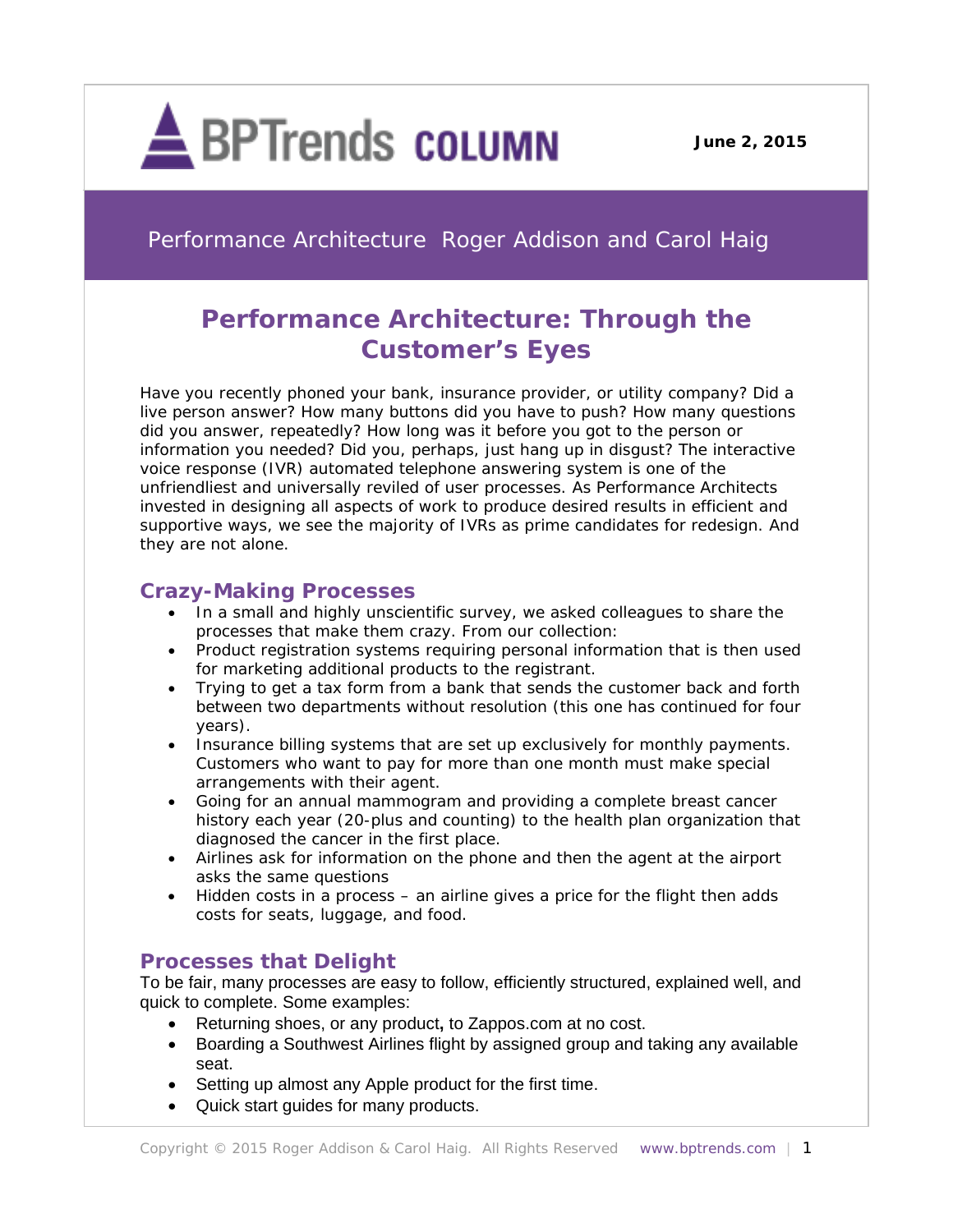- Any service or sales interaction with Consumer Cellular in the U.S.
- Sunday deliveries from Amazon.com.
- Amazon's return process for incorrect or problem orders.

In our observation the best processes are created in organizations that begin their thinking with the customer and make sure that the customer's wants and needs are the focus of all operations. A customer-focused organization is the natural birthplace of customer-friendly processes.

### **The Customer-Focused Organization**

A customer-focused organization is built, organized, and operated with the customer at its core. Everything that takes place within such an organization is driven by and evaluated against what is most important to the customer.

Indeed, "The customer-centric organization creates products, processes, policies, and a culture that are designed to support customers in their endeavors and to provide them with a great experience as they are working towards their goals." (Marshak, p. 2)

Some organizations that have been recently listed in the top tier of customer-focused organizations include names that are familiar in the U.S. (Ciotti, p.1)

- Amazon
- LLBean
- Apple
- Zappos
- Ritz-Carlton

Other lists feature organizations from around the world. So, what do these customerfocused organizations have in common?

### **Characteristics of the Customer-Focused Organization**

The behaviors of customer-focused organizations typically include: (Marshak, p. 1) Committing to customer success

- Engaging with customers from the start
- Aligning with customers from the top down
- Building a customer-focused culture
- Recognizing the customer across all functions
- Designing processes and policies from the customer's viewpoint
- Measuring what matters to customers
- Encouraging customer innovation

Customer-focused, sometimes termed customer-centric, organizations are most likely to invite their customers to collaborate on the design of products, services, and even processes to ensure that the customers' needs are met.

"The companies that get it are customer-centric. They put the customer at the heart of decisions, ideas, marketing, system design and more." (Hyken, p. 2, 5). They:

- Empower employees to make decisions to benefit the customer
- Hire people who fit the culture and have personalities that align with the organization's core values, mission, and vision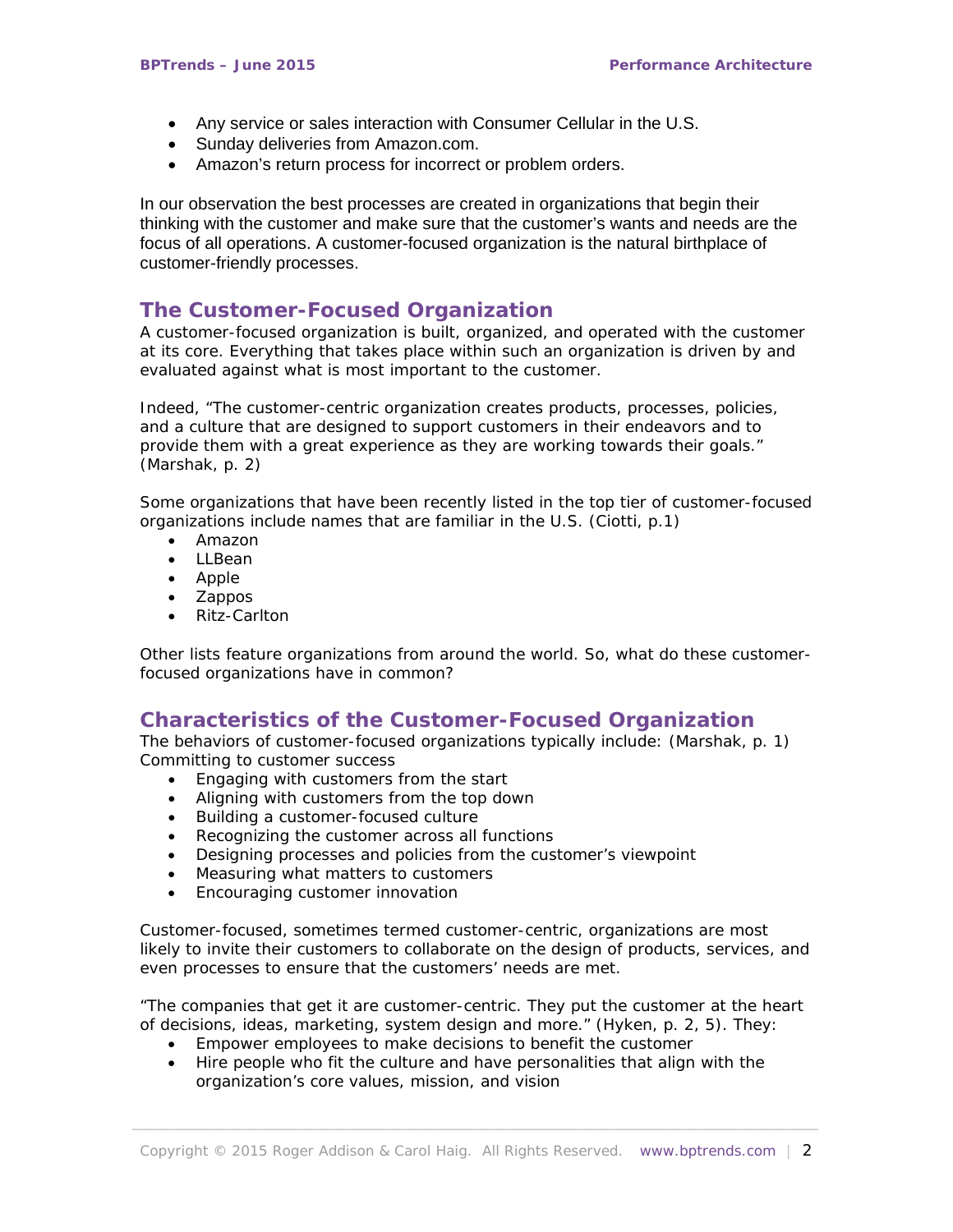- Invest considerable time and money in soft skills training in service and relationship-building
- Know the importance of their employees and take a people-first approach

## **Building the Customer-Focused Process**

Customer-focused organizations are likely to have methodologies for building customer-pleasing processes. The Airlift & Tanker Division of Boeing, for example, zeroed in on 50 key processes over five years. They used a 7-step approach to engineer these processes and increased their "exceptional" rating from customers by 10 times in three years. (Hunsaker, p. 1, 2). The 7 steps:

Define the process

- 1. Use 6-10 manageable steps
- 2. Establish metrics that matter to the customer

Measure results

- 3. Determine performance
- 4. Analyze process stability
- Improve the process
	- 5. Set goals
	- 6. Analyze and plan improvements
	- 7. Implement improvements

By definition, the most customer-focused processes are flexible and easily adjusted to meet changing needs. When an organization co-creates a process with a customer it is best to provide scenarios or general guidelines, enabling the process to be adjusted for each use case. And, "The organization should be prepared to accept failure. Learning by doing will help to understand customers better and organize processes optimally. Failure is a rich source of information and learning points." (Van den Bergh, Thijs, Öykü, Viaene. p. 1)

### **Inside-Out or Outside-In?**

Too often, processes are designed for the good of the organization rather than for the good of the customer. An Inside-Out orientation will produce a process that meets the organization's needs above those of the customer. Conversely, an Outside-In approach is designed through the customer's eyes, and will result in a customer-focused process that will potentially delight the user.

The organization that masters the Outside-In process will necessarily be matching their processes to the experience they want to deliver to their customer. Unfortunately, it is not enough to define terms and set a process development goal to use an Outside-In methodology. Colin Shaw, a customer experience expert, suggests that these requirements be met to ensure the development of a successful customer-focused process: (Shaw, p. 2)

- Name the owner an individual or cross-functional team for the process
- Commit, from the top to the bottom of the organization, to the belief that all parts of the organization affect the customer's experience
- Create a detailed map of the expected customer emotions at each step in the process
- Include the customer in the design process
- Commit to exceeding the customer's expectations at every interaction with the organization and the process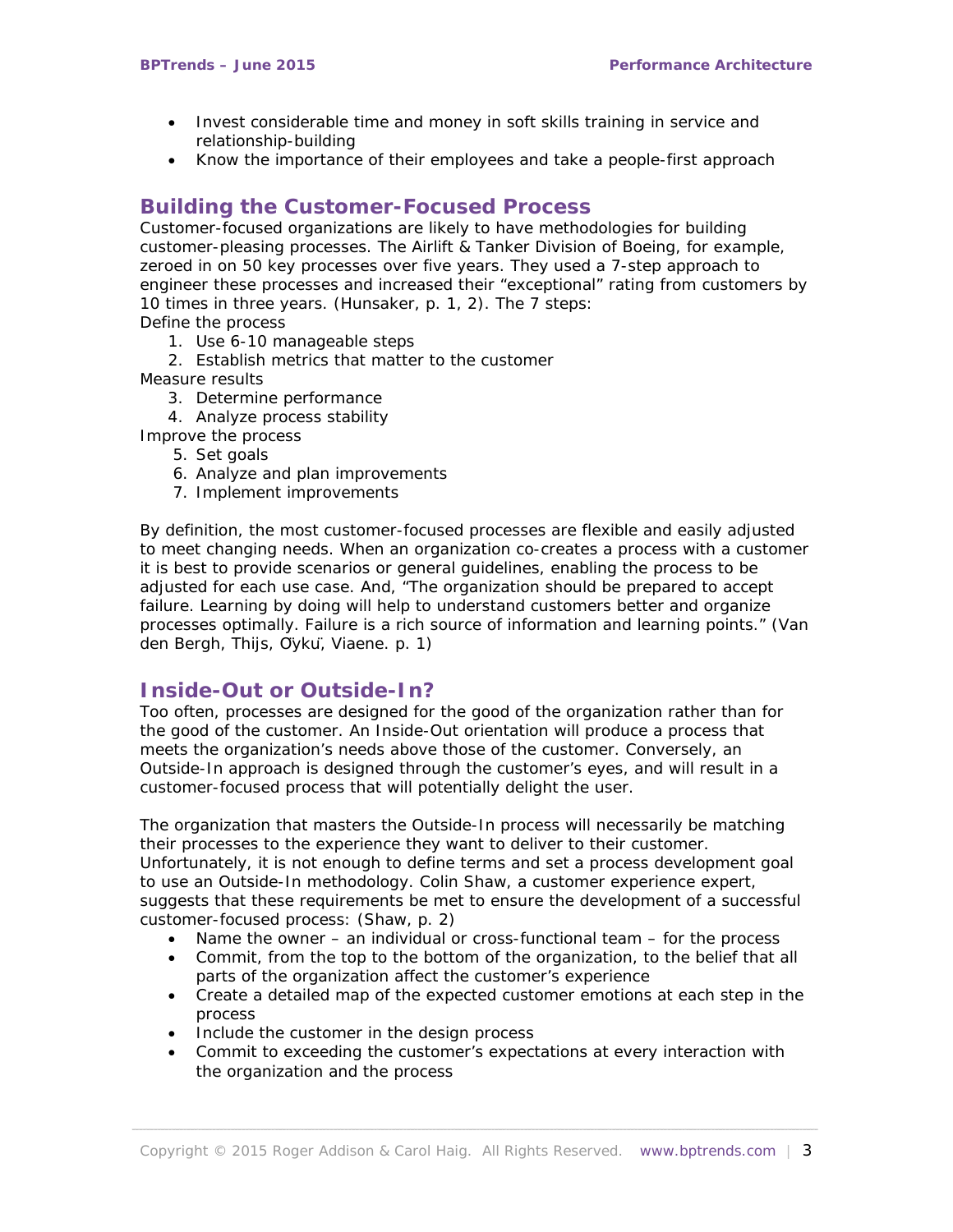Our favorite outside-in customer service process both delivers and delights: [https://www.youtube.com/embed/NK-T\\_t166TY?feature=player\\_embedded](https://www.youtube.com/embed/NK-T_t166TY?feature=player_embedded)

# **Good Intentions Hijacked**

We recently read Atul Gawande's latest book, *Being Mortal.* In support of one of his main themes, Gawande explores end-of-life medical care and the institutions available to patients and their families in the U.S.

In the 1980s, Keren Brown Wilson built her first assisted living facility in Oregon, U.S.A. She wanted to create a patient-focused resource to replace the nursing home. She envisioned a place where residents could be old and frail and physically limited and still able to live with freedom and autonomy. She wanted to eliminate the submissive, no-choice processes used to manage care in nursing homes and make a better life possible for people with limitations. (Gawande, p. 87)

This story of assisted living is woven through Gawande's book. Today, there are many assisted living facilities in communities across the U.S. Unfortunately, very few have been able to maintain the customer-focused vision Keren Wilson had so many years ago. Most are inside-out facilities, hijacking a brilliant concept and diluting it in the name of streamlining operations and maximizing profits, all to the detriment of the residents and their families.

## **Call to Action**

Consider your organization. To what extent is it Customer-Centric in culture, marketing, sales, service, operations? How are processes developed and built? How customerfriendly are they? Use the Checklist below to help you evaluate your organization and generate ideas for improvement.

# **The Customer-Centric Checklist**

Consider how customer-centric your organization is. Mark **Y**es or **N**o for each question.

| Yes No     |     | Do you have a clear idea of who your customers are and what needs             |
|------------|-----|-------------------------------------------------------------------------------|
|            |     | they have?                                                                    |
| <b>Yes</b> | No  | Do you know which of your customers are most valuable to you?                 |
| Yes No     |     | Does your business strategy/mission mention anything about your<br>customers? |
| Yes        | No. | Do you hire/develop your staff with your customers in mind?                   |
| Yes No     |     | Do you have a process by which customers and employees can give               |
|            |     | feedback and review/act on this within your business?                         |
| Yes No     |     | Do you have a customer complaints process which enables quick                 |
|            |     | resolution of customer problems?                                              |
| <b>Yes</b> | No. | Are all your employees empowered to deal with customer complaints?            |
| Yes        | No  | Do you know how satisfied or loyal your customers actually are?               |
| <b>Yes</b> | No  | Do you provide specific services or incentives for your most valued/loyal     |
|            |     | customers?                                                                    |
| Yes No     |     | Do you deliver what you promise in your advertising/marketing to your         |
|            |     | customers?                                                                    |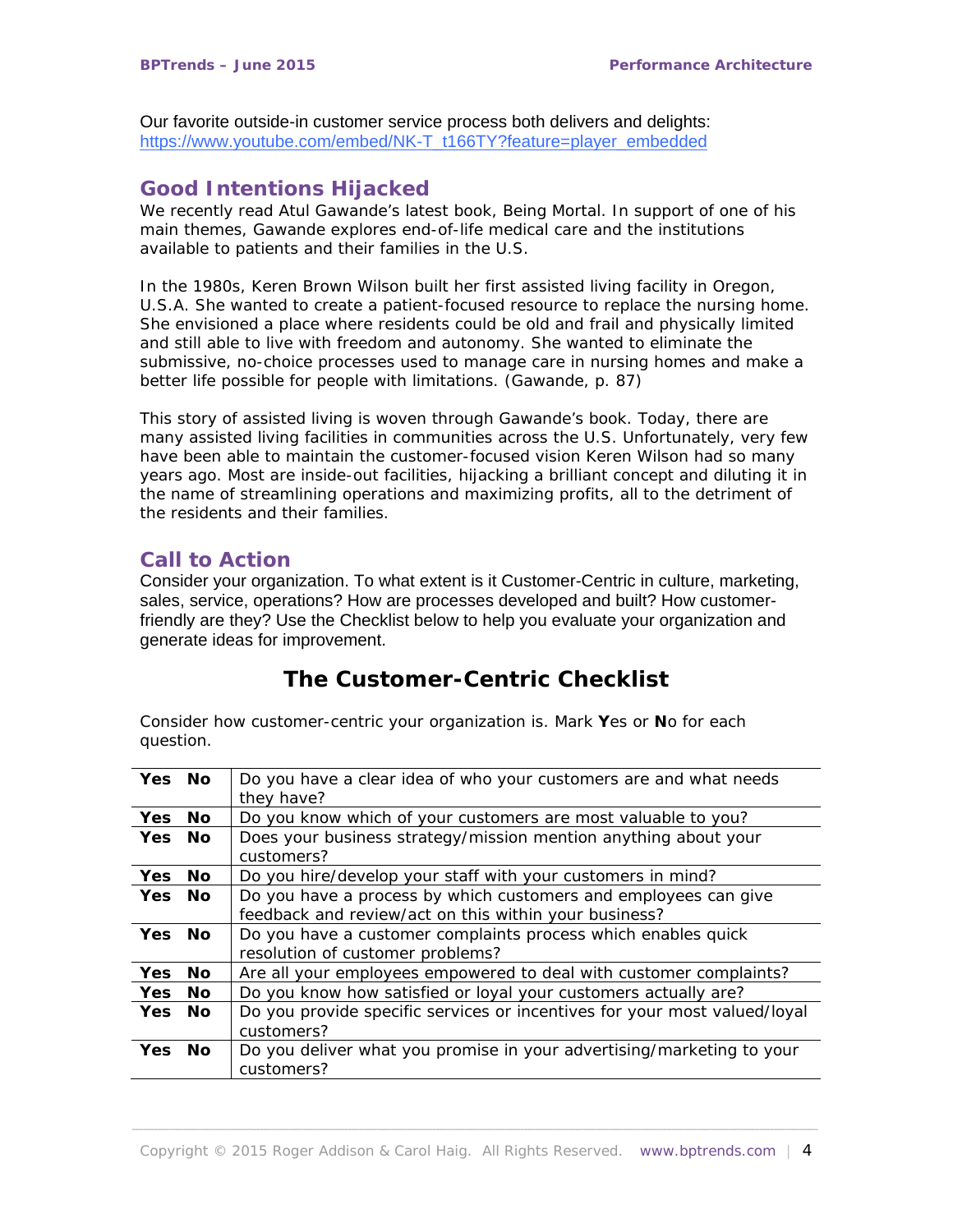Based on your answers, what changes would you suggest for your organization? For process design and improvement?

#### **Conclusion**

To produce a process that delights customers and meets or exceeds their needs requires a mindset typically found in customer-focused organizations. Such places are imbued with a customer-first mindset and an unflagging interest from all employees in meeting and exceeding customer expectations. Conversely, organizations without such a focus generally make their customers do more work to access the products and services they want. Processes in these organizations are developed from the inside, looking out, rather than outside-in through the customer's eyes. Consider where your organization fits on the inside/outside spectrum of focus and how processes could be improved to do more for your customers.

### **References**

Ciotti, G. Lessons in customer service from the world's most beloved companies. Retrieved from:<http://www.entrepreneur.com/article/234116> 12

Gawande, A. (2014). Being Mortal – Medicine and What Matters in the End. New York: Henry Holt.

Hunsaker, Lynn. Customer centric processes. Retrieved from: [http://www.mycustomer.com/blogs/clearaction/customer-experience-best](http://www.mycustomer.com/blogs/clearaction/customer-experience-best-practices/customer-centric-processes)[practices/customer-centric-processes](http://www.mycustomer.com/blogs/clearaction/customer-experience-best-practices/customer-centric-processes) 

Hyken, S. How to create a customer-centric culture. Retrieved from: [https://www.gotoassist.com/remote-support/dam/pdf/en/GoToAssist-Customer-Centric-](https://www.gotoassist.com/remote-support/dam/pdf/en/GoToAssist-Customer-Centric-Culture-eBook.pdf)[Culture-eBook.pdf](https://www.gotoassist.com/remote-support/dam/pdf/en/GoToAssist-Customer-Centric-Culture-eBook.pdf) 

Marshak, R. What are the attributes and behaviors that define true customer-centricity? Retrieved from: [http://www.customers.com/articles/defining-customer-centric](http://www.customers.com/articles/defining-customer-centric-organization/)[organization/](http://www.customers.com/articles/defining-customer-centric-organization/)

Shaw, C. Retrieved from: [http://beyondphilosophy.com/are-you-inside-out-or-outside-in](http://beyondphilosophy.com/are-you-inside-out-or-outside-in-designing-a-customer-focused-process/)[designing-a-customer-focused-process/](http://beyondphilosophy.com/are-you-inside-out-or-outside-in-designing-a-customer-focused-process/)

Van den Bergh, J., Thijs, S. Öykü, I., Viaene, S. The world Is not enough: customer centricity and processes. Retrieved from: [http://www.bptrends.com/the-world-is-not](http://www.bptrends.com/the-world-is-not-enough/)[enough/](http://www.bptrends.com/the-world-is-not-enough/)